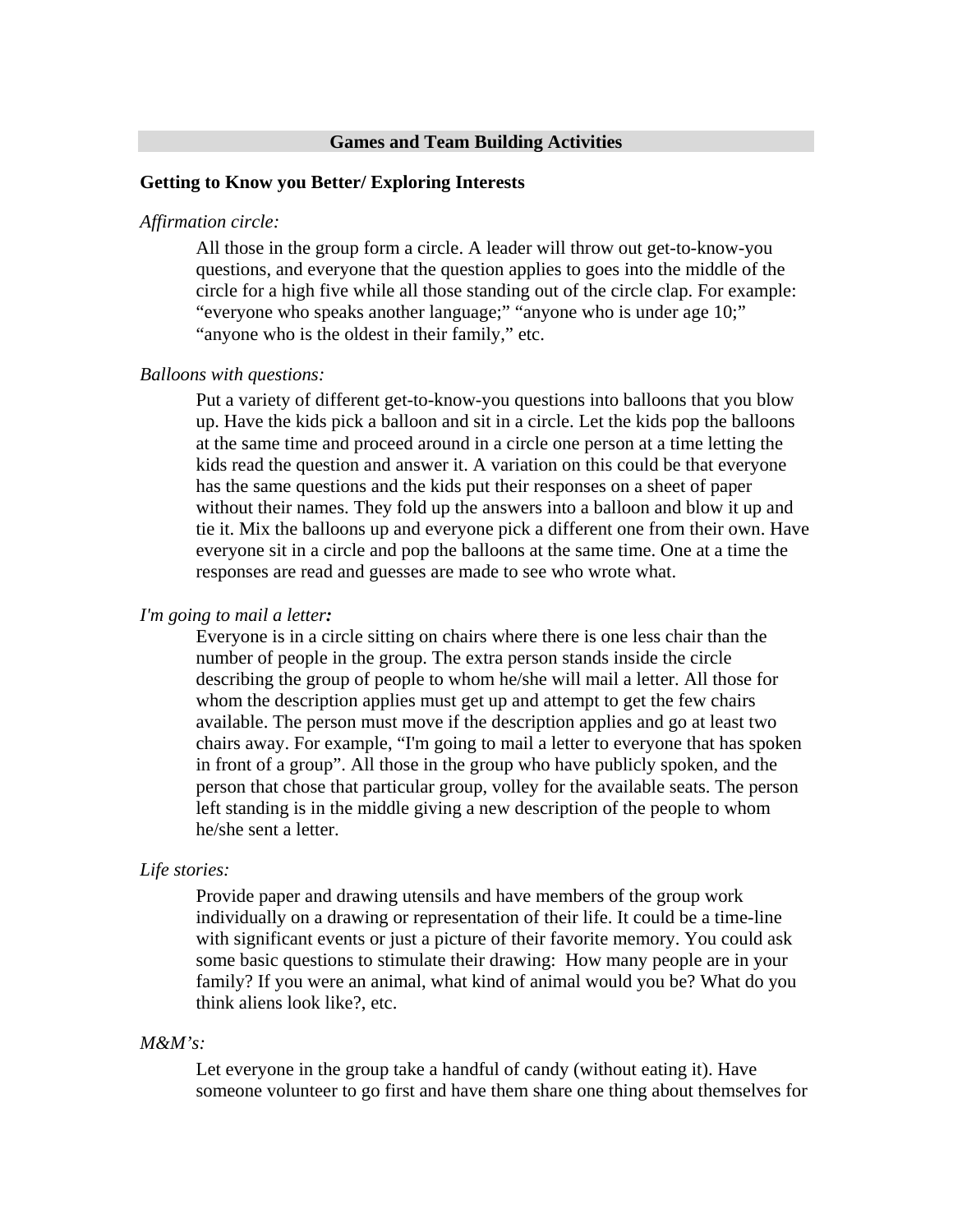every piece of candy they took. Another variation is having a roll of toilet paper and telling the group to take enough pieces to last them for a three-day camping trip. For every piece they share something about themselves.

# *Name game with ball:*

While standing in a circle, everyone goes around and shares their name. Someone throws a Koosh or tennis ball to another person and says their name. The person who receives the ball responds by saying the name of the person who threw them the ball and the name of the person to whom they will throw it. For example, while I, Anna, throw the ball to Ahmed, I say, "Here Ahmed." Ahmed replies, "Thanks, Anna, here Mia," and so on. The ball goes around the circle until everyone has a turn. Some variations might include going as fast as you can without dropping the ball or throwing additional balls into the circle.

#### *Name game with first initial:*

Participants sit in a circle and think of an adjective that begins with the same letter as their first name. One person starts by sharing his/her name combination. The next person first states the previous combination(s) before stating his/her own combination, going around the circle until it is complete. For example, jolly Jerry, awesome Andrea, bouncy Boulevy, and so on. You can vary the adjective and replace it with favorite food or leisure activity, etc.

Another variation is not to tell students the "trick" of choosing a word the starts with the same letter as the student's first name, so the leader would start: "I'm Jamal, and I'm going on a picnic and bringing jelly beans." Each new participant lists the previous picnic-goers and adds their own name/food combination to see if they can come along on the picnic. They can keep trying until they catch on.

### *Name-tags:*

Have paper and markers available for all the group members to make their own nametag/card/tent. They should include hobbies, favorite colors and foods, and tidbits of information about themselves. Have everyone present their nametag/card/tent and put them up every time you meet as a group.

# **Team Building**

#### *Create a Person:*

Each group gets a long piece of paper. The first person draws the head (not allowing others to see), then folds the drawing over so the next artist cannot see the head. The next person draws the neck, folds the paper, and passes it on. In each instance drawings are folded over so no one will know what the end result looks like. The last person puts a name on it. When the folded paper is opened, roars of laughter follow. Groups can share drawings.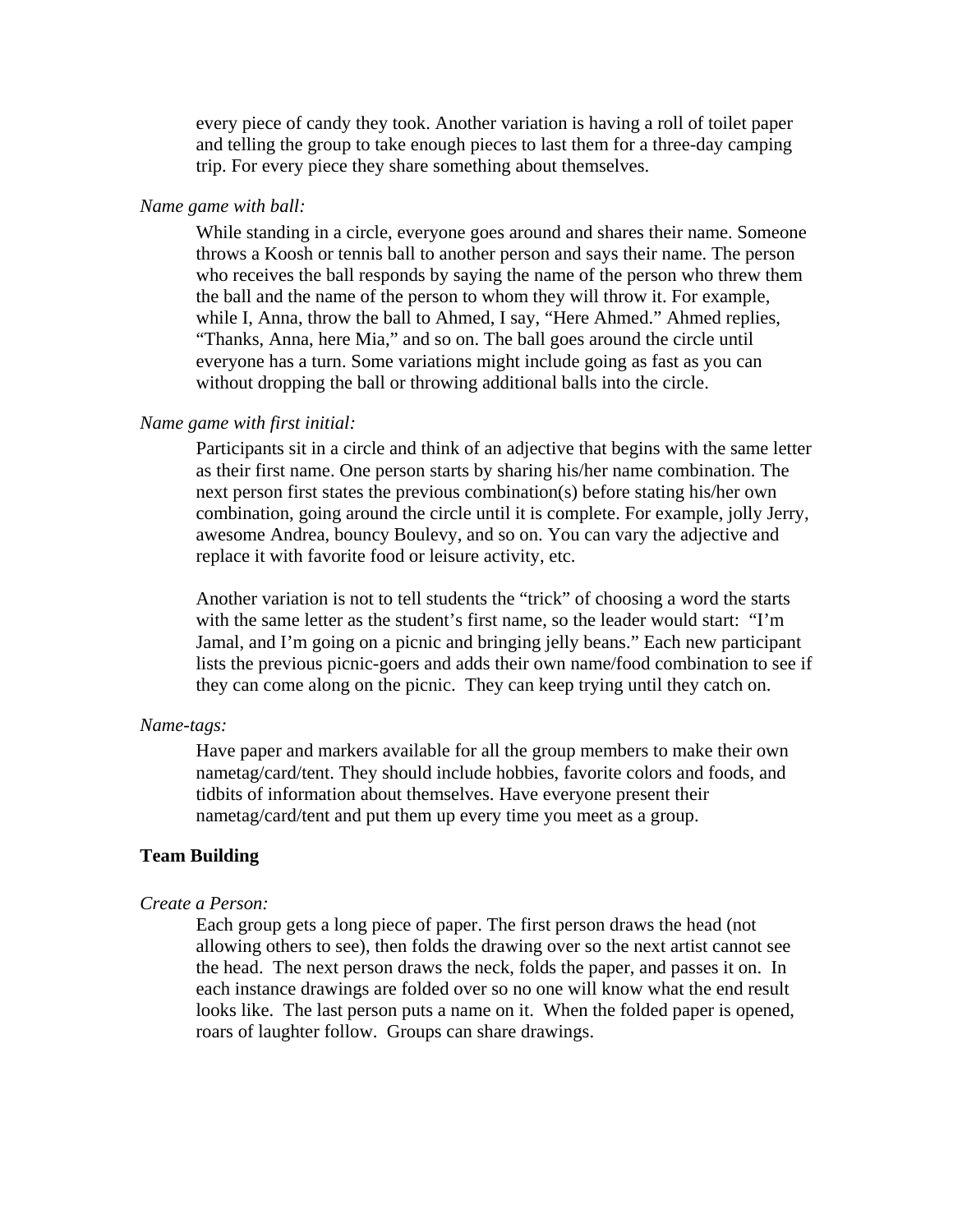### *Double Statue:*

This activity is good to try before brainstorming as a way to get creative juices flowing. It requires each team member to create something visual from an idea quickly and without any pressure or expectation to create a masterpiece work of art. An important lesson that can come out of this exercise is that what we do or say isn't always interpreted the way we intended.

The group divides into pairs, in each pair one person is a lump of clay and the other person is the sculptor. The whole group plays at the same time, so there are several pairs scattered all over the room. The coach says "sculpt," and the sculptors have one minute to create a sculpture out of their partner. The clay's responsibility is to remain very pliable and just allow themselves to be sculpted. There should be no conversation during sculpting. After a minute the coach yells "freeze." At this point the sculptures give a good hard freeze - no eye movement or motion whatsoever.

In the beginning, stop the game here and go around and have the sculptors name their sculptures. The quicker this game is done the more creativity it calls for.

For the double version of the game, when "freeze" is called, the sculptors switch to a different statue and become sculptures that fit with the other sculpture, guessing at what the other is supposed to be.

For example: I have just sculpted an anteater and freeze is called. The coach says "switch" and I go to another statue that looks to me like an airplane. I become a double sculpture by becoming a parachuter five feet away from the airplane. Meanwhile, another sculptor sees my anteater, thinks it is a person bowling, and becomes a bowling ball. In the end the coach goes around and asks each person who switched to name the double new sculpture, and asks the original sculptors what their sculptures were supposed to be.

The second time the sculptors and lumps of clay switch so that everyone gets a chance to play both roles.

# *Human Knot:*

Everyone in the group stands in a circle facing each other. Have people take their right hand and grab the right hand of another in the circle. Continue by joining people's left hands while making sure each team member grabs right and left hands of two different people. There should be a tangled web of arms amongst this circle, and the goal is to "unwind" this knot, without letting go of hands, until everyone is once again standing in a circle still holding hands.

# *Human Tic-Tac-Toe:*

Line up chairs in a 3 x 3 tic-tac-toe board formation. Two teams alternate in placing one team member at a time into a chair. The team with 3 members in a row wins.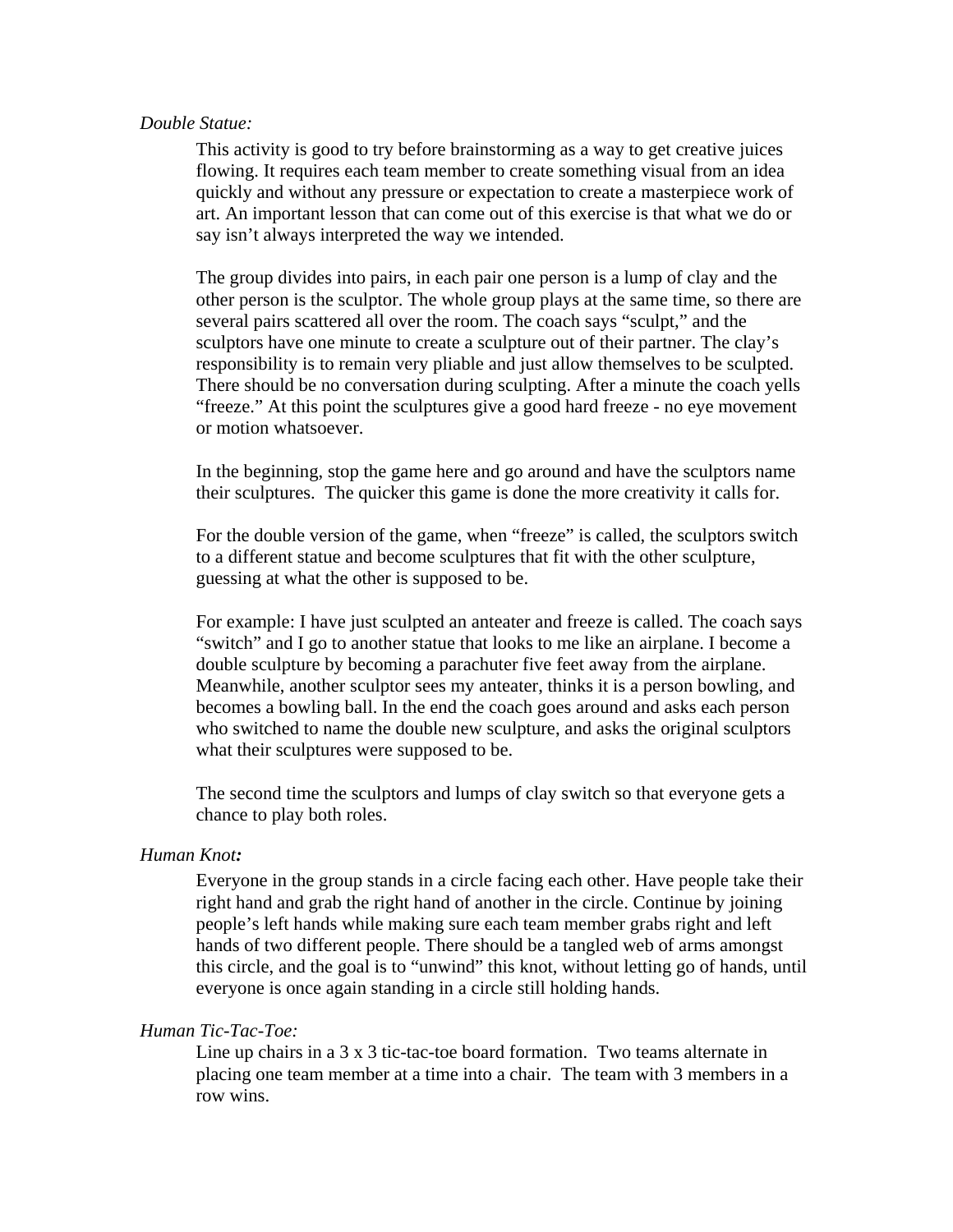### *Line Up:*

Ask the large group of students to order themselves from oldest to youngest or from tallest to shortest. An interesting variation on this is to ask them to do it without any talking.

# *Pair Up:*

People begin by pairing up, leaving one extra person who is the leader. They call out two body parts that the two people should have connected. Every time there is a new call, group members must switch partners. For example, if the leader calls out, "ear to elbow", the ear of one person should find an elbow of a new partner.

# *Paper Bag Skits:*

Compile 4 or 5 random articles per paper bag and divide into groups of 4 or 5. Each group is asked to plan and put on a skit, using all of the articles in the bag as props. Skits may be with pantomime or dialogue. All persons must take part. Another variation is to give each group a problem and ask them to use all of the props in dramatizing a solution.

# *Rotating Chair:*

Everyone in the group sits down on chairs in a circle. One person volunteers to be in the middle, leaving an extra chair. The person next to the open chair is competing with the person in the middle for that open chair so that person moves to fill it and the next person moves to fill that open chair. Consequently, the open chair is rotating around the circle while the person in the middle is trying to beat the circle in filling it.

# *Team Jigsaw Puzzle:*

On a large piece of art paper or poster board, write the name of the team with a black marker in big balloon letters. Then with a pencil divide the paper up into jigsaw pieces (one for each member of your team). Cut the jigsaw pieces. At the meeting, give each team member one piece, and have them decorate it with the theme the team's issue or project. Then have the team put the jigsaw back together.

### **Diversity**

# *The Common Denominator:*

Have the group divide up into groups of three. They are assigned to find one similarity that all three people have in common and one thing that makes each member of the threesome unique. For example, everyone in the group has a dog at home but they each have a favorite class that is different from each other.

### *The Un-common Denominator:*

This exercise uses the skill of interviewing to discover diversity. Pair up in a way that matches people who are as different as possible. Have them interview each other and find as many differences as they can in how they view things: Where